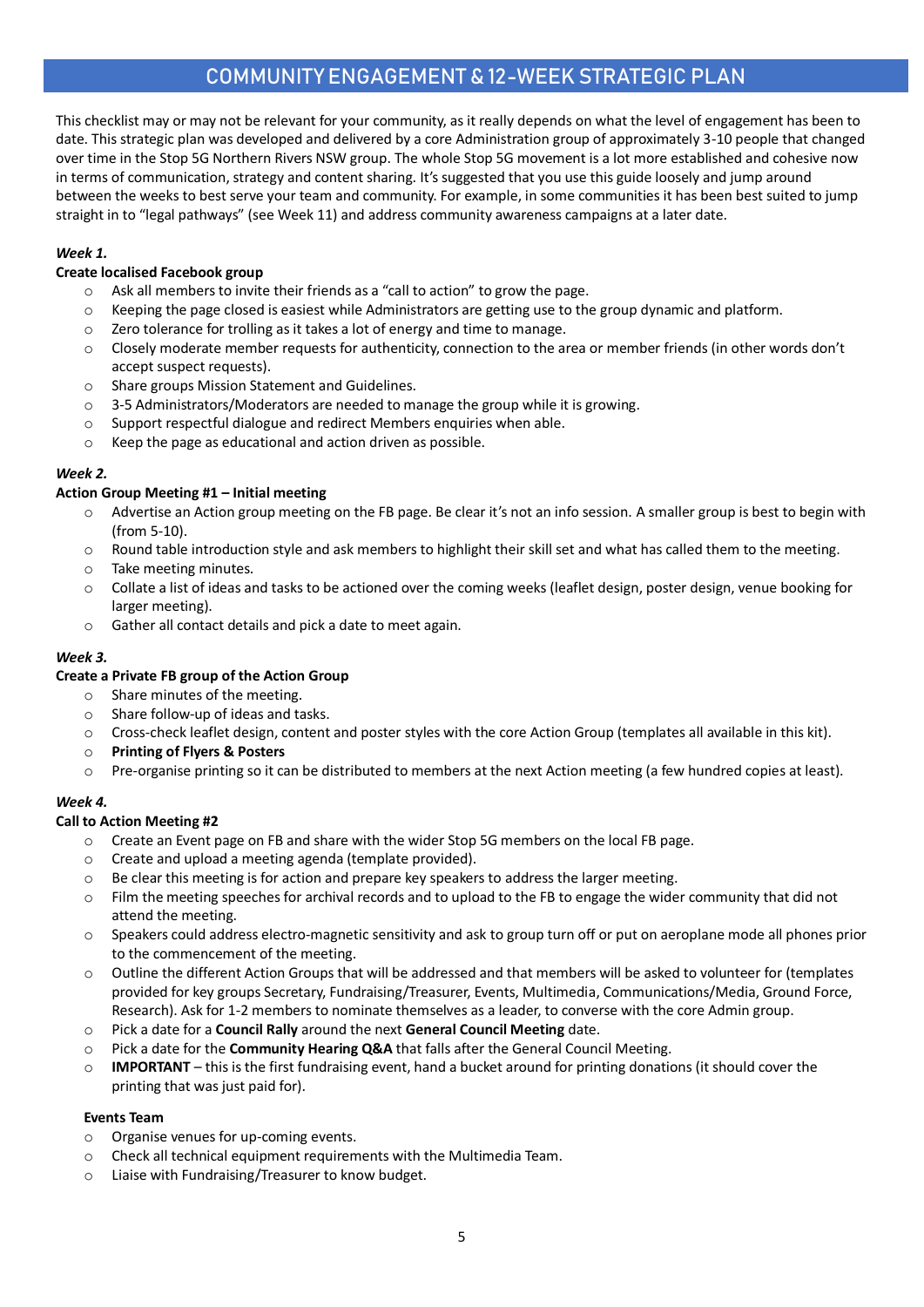#### **Multimedia and Media/Communication Teams**

- o Plan to document/film and live-stream all events if appropriate.
- o Send our Press Releases to local news stations, radio, newspapers and Council (request Media Kit from Stop 5G Northern Rivers group).

#### **Ground Force Distribution Team**

- o Organise market stalls at the local farmers markets and weekend markets (ask for free stalls for community education).
- o Ground Force to all read public engagement document to support and prepare themselves (document supplied in this kit).
- o Group leaders and members open a communication channel to easily communicate (Messenger, Whats App etc) about flyer distribution maps, pick-up points and drop-off for flyers.
- $\circ$  If funding permits you can pay for mail distribution through the post office in rural areas.

#### **Fundraising/Treasurer**

- o Open a bank account with 2 signatories to deposit donations. Please refer to current Taxational laws in relation to Crowd Funding.
- o Start arranging a HUGE raffle for the Community Hearing Q&A

#### **Research Team**

 $\circ$  Upload the most relevant and educational content to the FB page regularly. Quality scientific evidence and crosschecked content.

#### **Secretary**

o Start inviting expert panel for Community Hearing Q&A

# *Week 5.*

#### **Facebook group page**

- o Managing the FB page is a big team effort.
- o Delegating roles is most efficient.
- o Moderating the page is vital to keep quality educational material at the forefront.
- o Move from an online educational setting to an inspired action based platform.
- Daily calls to action: email the local Mayor voicing concerns, contact local schools voicing concerns about Wifi in the classrooms, contact ARPANSA with concerns, contact Telcos with concerns, tell 5 people about 5g, share the stop 5g with friends by inviting them to join.
- o Create Event Page on FB for **Rally** and share widely with an open setting on the event.

# *Week 6.*

#### **Action Meeting #3**

- $\circ$  Key Admin address the members with an update on flyer distribution and all up-coming events.
- o Prepare for Rally: discuss code of conduct, practice chants and create signage.

#### **Rally**

- o Film event
- o Quality PA for sound
- o Invite community engagement; chanting, drumming, give space for the community to use their collective voice.
- o Rally speech available (see Media Kit)
- o Choose a prominent location for the Rally (outside Council or a Telco headquarters)
- o Fundraise with a bucket for donations
- o Engage with Rally members and ask them to sign-up for volunteering.

# *Week 7.*

#### **Action Meeting #4**

o Core group meet and discuss Rally outcomes and prepare for Council presentation.

# **Present to Council**

- o Arrange filming if permitted for archival footage.
- o Determine if the time available is a short public access (5 minute per speaker or per topic).
- o Negotiate a longer presentation if possible.
- o Council speech available (see Council Pack below)